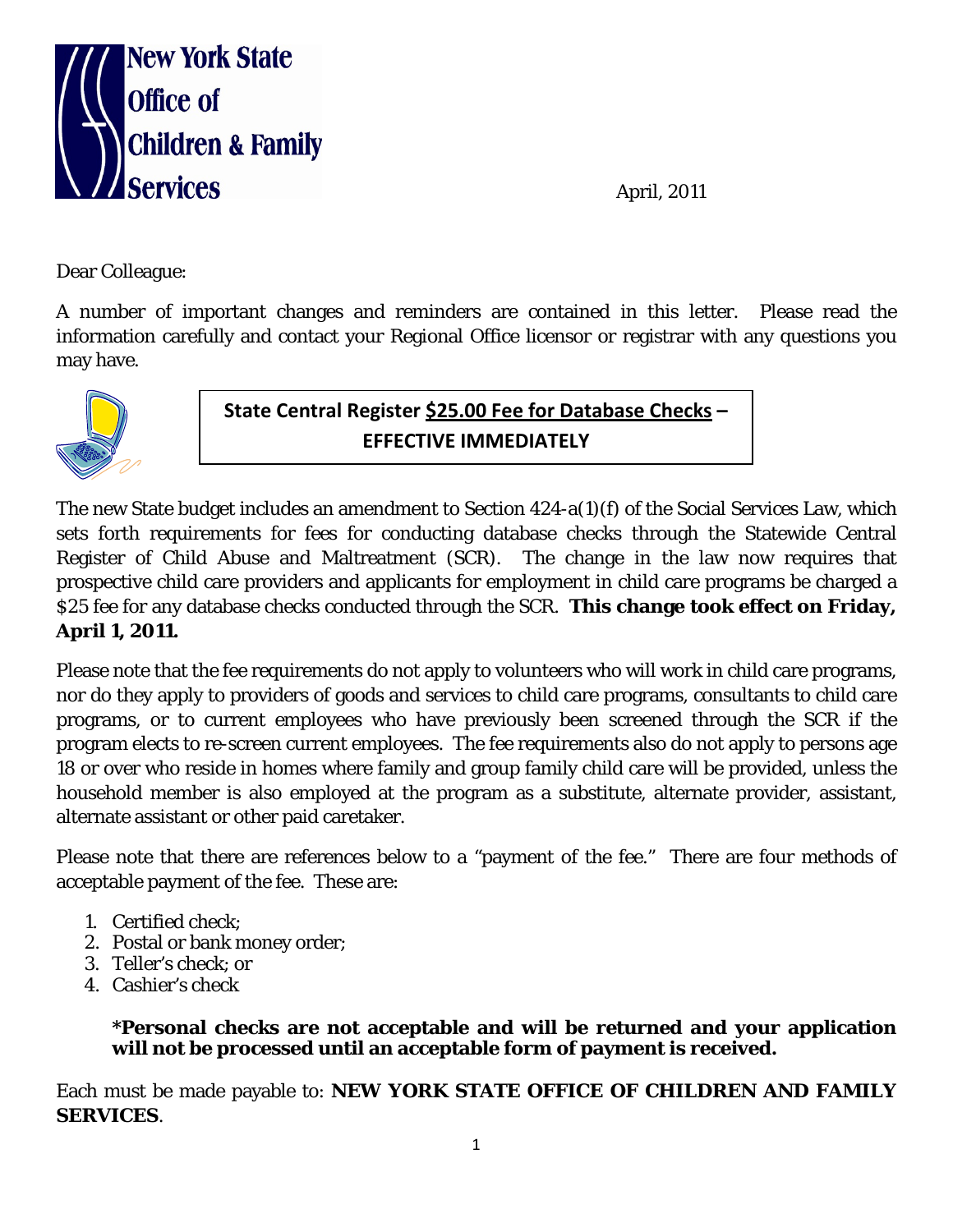**Family Day Care Homes:** When applicants to be family day care providers or to be assistant or alternate caregivers in family child care homes submit their application materials to the regional office of OCFS or to the registrar for their county (which would be a child care resource and referral program, a local social services district or, for homes in New York City, the New York City Department of Health and Mental Hygiene), they will be required to submit a payment of the fee in the amount of \$25 for the required database check. The payment of the fee must include the name of the applicant so that it may be properly processed. The application will not be processed without the required payment of the fee. Please note that there must be a separate payment of the fee for each applicant.

**Group Family Day Care Homes:** When applicants to be group family day care providers or assistants or alternate caregivers in group family day care homes submit their application materials to the regional office of OCFS (or, for homes in New York City, the New York City Department of Health and Mental Hygiene), they will be required to submit a payment of the fee in the amount of \$25 for the required database check. The payment of the fee must include the name of the applicant so that it may be properly processed. The application will not be processed without the required payment of the fee. Please note that there must be a separate payment of the fee for each applicant for whom a LDSS-3370 form is submitted.

It is important to understand that this **amendment does not change who must be cleared by the SCR, just who must pay a fee to be cleared by the SCR.** For additional information concerning who must be cleared by the SCR, see policy 06-7 at: **[http://www.ocfs.state.ny.us/main/becs/policy/default.asp,](http://www.ocfs.state.ny.us/main/becs/policy/default.asp)** or contact your Regional Office.

**Getting it Right - Who to Include on the SCR Database Check Form**

The Statewide Central Register Database Check Form, or LDSS-3370, is a form completed by applicants who are screened by the New York State Statewide Central Register (SCR), to determine whether they are the subject of indicated reports of child abuse or maltreatment on file with the SCR. These forms need to be filled out completely and accurately to result in an accurate report.

The form asks for two different pieces of major information:

- Applicant and household member information and
- Addresses for where the applicant has resided.

**ALL household members, both adults and children, whether they are related to the applicant or not, need to be listed on the LDSS-3370 form.** It's important to remember to list all maiden names and aliases as well. This is because the SCR specialist must search all names provided. Each name is searched individually and as part of a household composition. This is because sometimes an individual's name is not found immediately, but is later discovered through the matching of another person and a family composition. When information is left out, the search is not accurate and the provider may be hiring a person with a CPS history because they failed to complete the form as directed.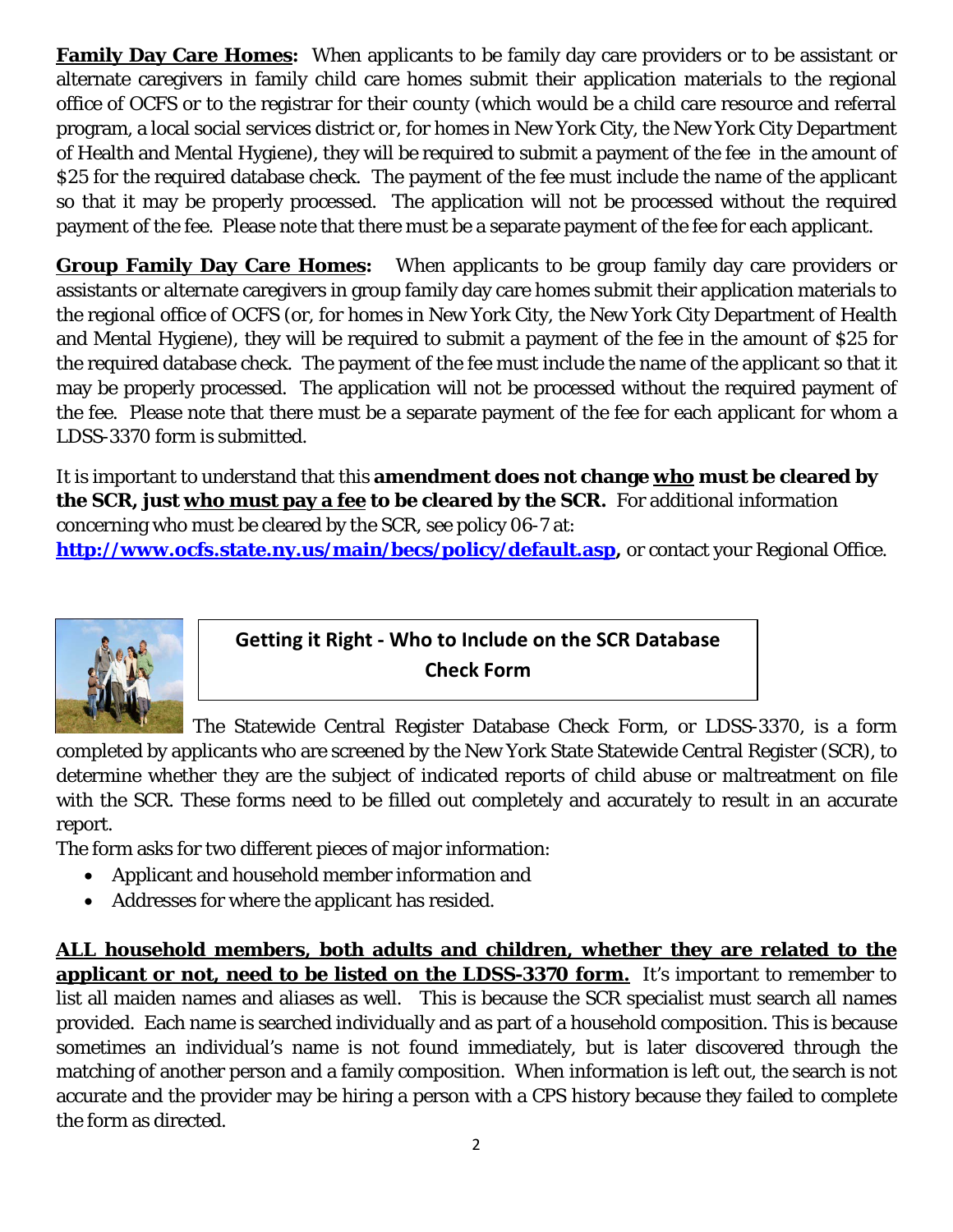If you submit a form with just one name on it because you live alone, write the word "NONE" in the applicant/household area of the form after entering your own information.

For screening purposes, the form also requires information about the applicant's current and previous addresses. Addresses must go back as far as 28 years. The SCR staff understands that some people may find it difficult to provide complete detailed information about address history for their childhood years. So, have applicants do their best when completing this portion of the form by providing at least the name of the city and state in which they lived for each time period, even if you don't know a street number or street name. Remember, the more information the SCR gets, the better the search and the quicker the return.



**Reminder: All On-line Training Must be Pre-Approved**

 If you are planning to take on-line course work to meet your thirty-hours of required training, please be reminded that all on-line training must be pre-approved by the Office of Children and Family Services (OCFS). A list of pre-approved distance learning courses can be found at the following website address: [http://www.tsg.suny.edu/ocfsdlc.shtm.](http://www.tsg.suny.edu/ocfsdlc.shtm) This list includes all preapproved on-line CPR training courses that include face-to-face competency tests. OCFS also offers a growing number of E-Learning courses for credit toward your thirty-hour training requirement. This list can be found at: [http://www.ecetp.pdp.albany.edu/elearn\\_catalog.shtm.](http://www.ecetp.pdp.albany.edu/elearn_catalog.shtm)



**A New Approach - Playground Surfacing** 

After much consideration and deliberation concerning protective surfacing

under playground equipment, OCFS believes it has found a way to address child safety and enable you, the provider, to offer fun, outdoor play experiences for the children in family-based programs, at a reasonable cost while meeting regulatory compliance.

*Compliance with family and group family day care regulations concerning outdoor playground equipment and surfacing will include the following requirements:*

- *Materials and play equipment used by the children must be sturdy, free from rough edges and sharp corners.*
- *Outdoor equipment such as swings, slides and climbing apparatus must be assembled in accordance with the manufacturer's specifications, and there must be a cushioned surface under all outside play equipment that present a fall hazard. Surfacing may not include concrete, asphalt, grass or other hard*